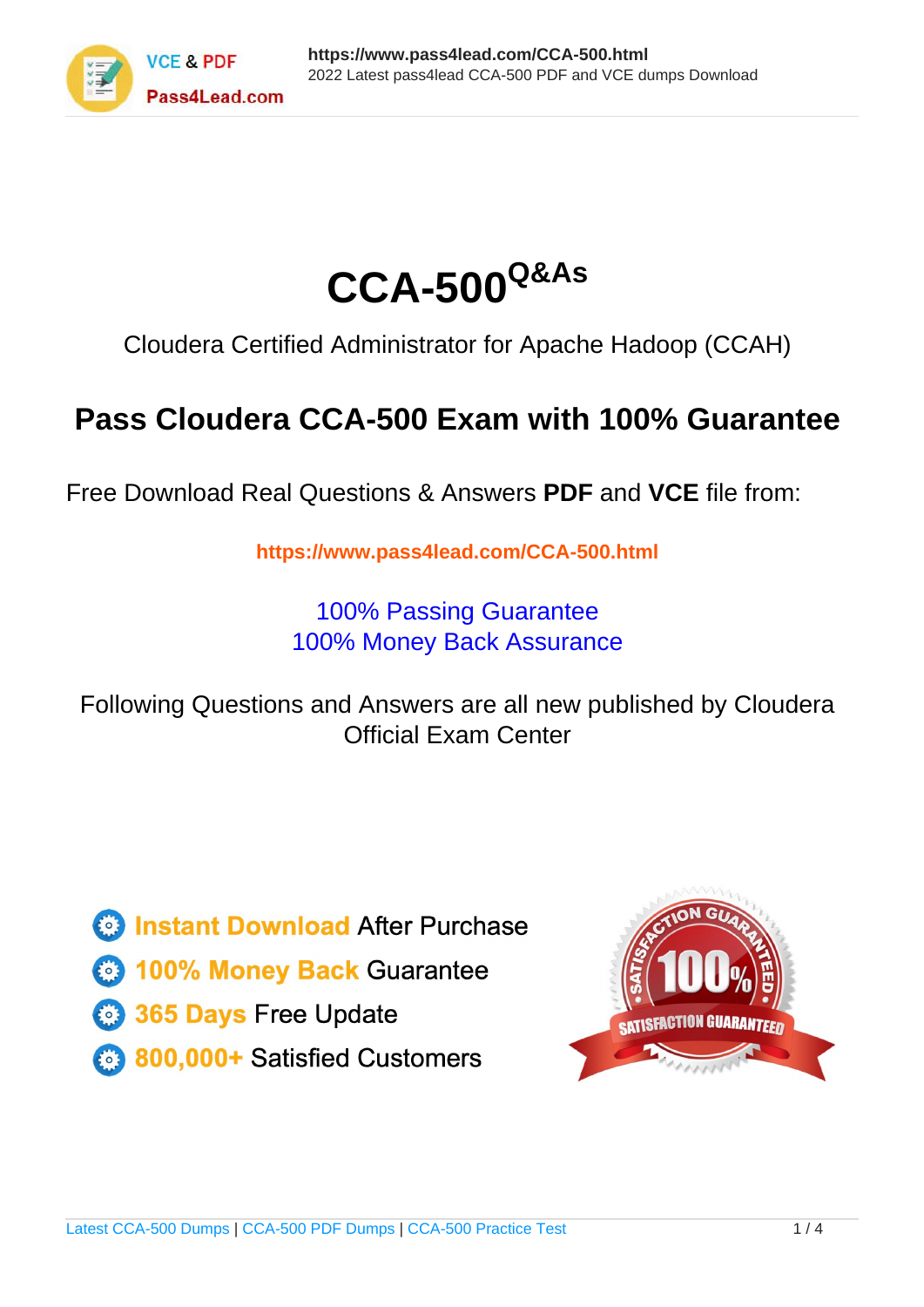

### **QUESTION 1**

You use the hadoop fs put command to add a file "sales.txt" to HDFS. This file is small enough that it fits into a single block, which is replicated to three nodes in your cluster (with a replication factor of 3). One of the nodes holding this file (a single block) fails. How will the cluster handle the replication of file in this situation?

A. The file will remain under-replicated until the administrator brings that node back online

B. The cluster will re-replicate the file the next time the system administrator reboots the NameNode daemon (as long as the file\\'s replication factor doesn\\'t fall below)

C. This will be immediately re-replicated and all other HDFS operations on the cluster will halt until the cluster\\'s replication values are resorted

D. The file will be re-replicated automatically after the NameNode determines it is under- replicated based on the block reports it receives from the NameNodes

Correct Answer: D

### **QUESTION 2**

Which two features does Kerberos security add to a Hadoop cluster? (Choose two)

- A. User authentication on all remote procedure calls (RPCs)
- B. Encryption for data during transfer between the Mappers and Reducers
- C. Encryption for data on disk ("at rest")
- D. Authentication for user access to the cluster against a central server
- E. Root access to the cluster for users hdfs and mapred but non-root access for clients

Correct Answer: AD

### **QUESTION 3**

You have a cluster running with the fair Scheduler enabled. There are currently no jobs running on the cluster, and you submit a job A, so that only job A is running on the cluster. A while later, you submit Job B. now Job A and Job B are running on the cluster at the same time. How will the Fair Scheduler handle these two jobs? (Choose two)

- A. When Job B gets submitted, it will get assigned tasks, while job A continues to run with fewer tasks.
- B. When Job B gets submitted, Job A has to finish first, before job B can gets scheduled.
- C. When Job A gets submitted, it doesn\\'t consumes all the task slots.
- D. When Job A gets submitted, it consumes all the task slots.

Correct Answer: B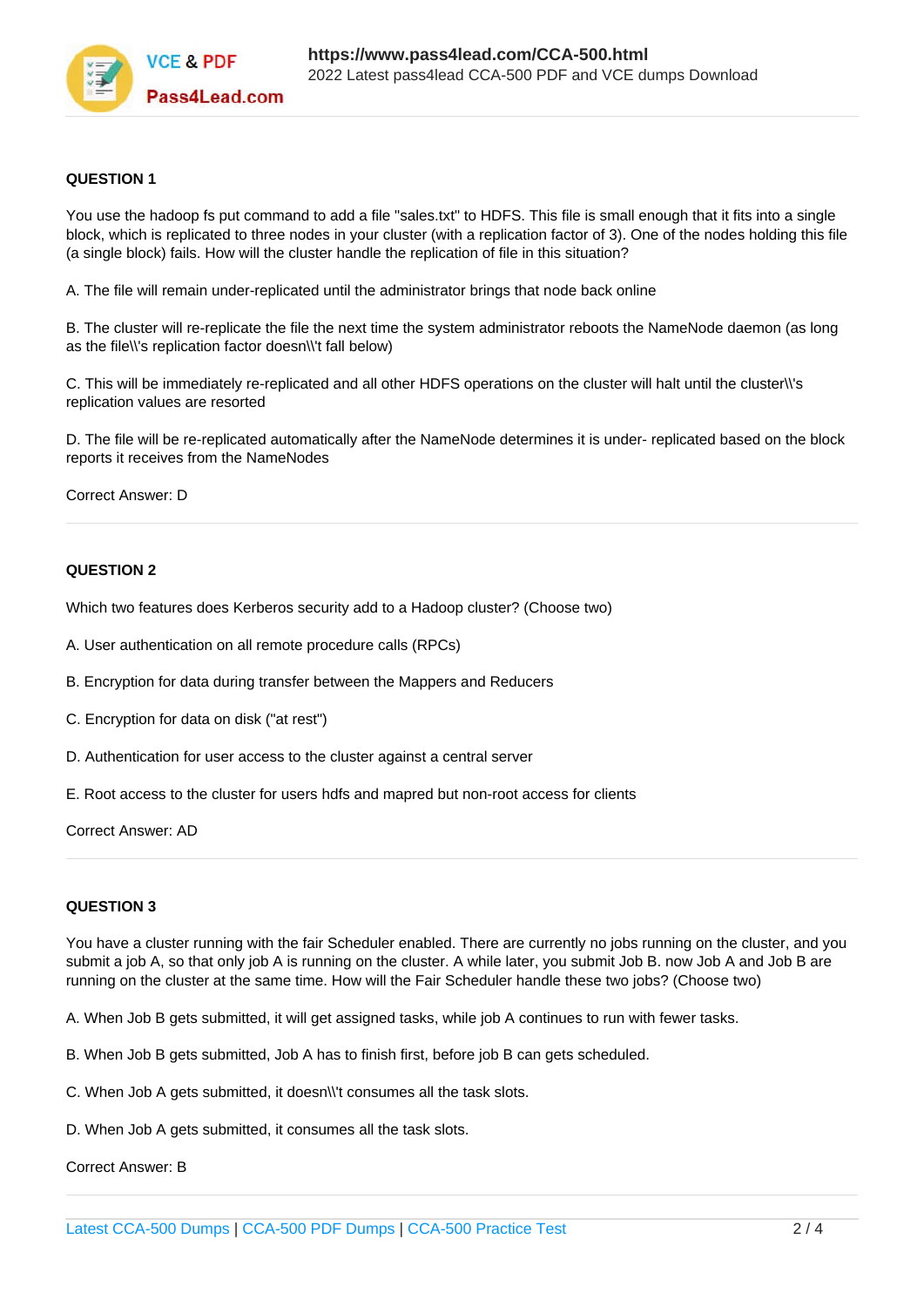

### **QUESTION 4**

You are running a Hadoop cluster with a NameNode on host mynamenode. What are two ways to determine available HDFS space in your cluster?

- A. Run hdfs fs du / and locate the DFS Remaining value
- B. Run hdfs dfsadmin report and locate the DFS Remaining value
- C. Run hdfs dfs / and subtract NDFS Used from configured Capacity
- D. Connect to http://mynamenode:50070/dfshealth.jsp and locate the DFS remaining value

Correct Answer: B

### **QUESTION 5**

You are running Hadoop cluster with all monitoring facilities properly configured.

- Which scenario will go undeselected?
- A. HDFS is almost full
- B. The NameNode goes down
- C. A DataNode is disconnected from the cluster
- D. Map or reduce tasks that are stuck in an infinite loop
- E. MapReduce jobs are causing excessive memory swaps

Correct Answer: B

[Latest CCA-500 Dumps](https://www.pass4lead.com/CCA-500.html) [CCA-500 PDF Dumps](https://www.pass4lead.com/CCA-500.html) [CCA-500 Practice Test](https://www.pass4lead.com/CCA-500.html)